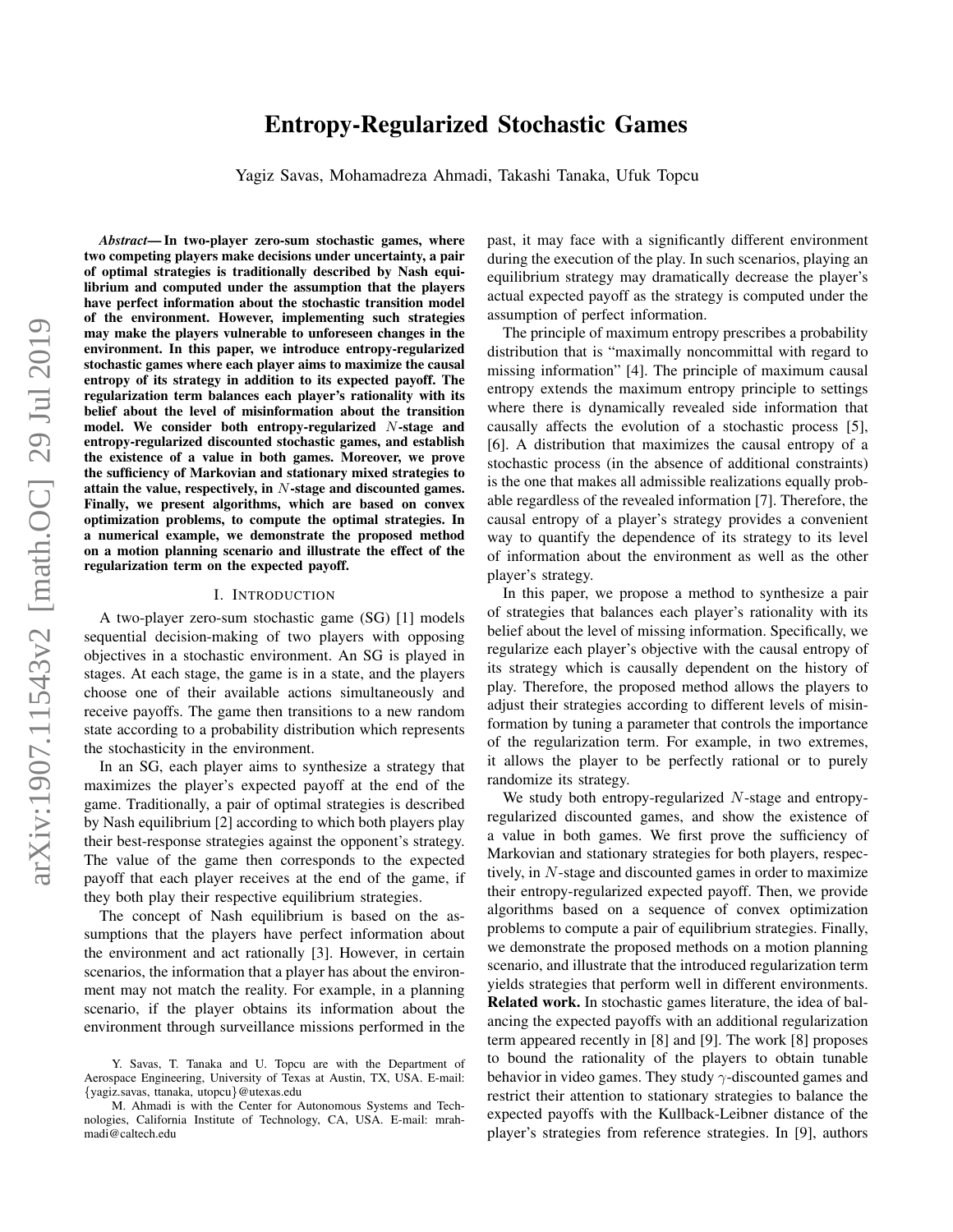study N-stage games and consider only Markovian strategies to balance the expected payoffs with the player's sensing costs which are expressed as directed information from states to actions. Unlike this work, we introduce causal entropy of strategies as the regularization term. Additionally, we allow the player's to follow history-dependent strategies and prove the sufficiency of Markovian strategies to attain the value in N-stage games.

Regularization terms are also used in matrix and extensive form games generally to learn equilibrium strategies [10], [11], [12], [13]. When each player uses the same parameter to regularize its expected payoffs with the entropy of its strategy, an equilibrium strategy profile is called a quantal response equilibrium (QRE) [3], and an equilibrium strategy of a player is referred as quantal best response [11] or logit choice strategy [10]. From a theoretical perspective, the main difference between our approach and the well-studied QRE concept [14] is that we establish the existence of equilibrium strategies even if the players use different regularization parameters. Additionally, we provide an efficient algorithm based on a convex optimization problem to compute the equilibrium strategies.

Robust stochastic games [15], [16] concern the synthesis of equilibrium strategies when the uncertainty in transition probabilities and payoff functions can be represented by structured sets. Unlike robust SG models, the proposed method in this paper can still be used when it is not possible to form a structured uncertainty set.

In reinforcement learning literature, the use of regularization terms is extensively studied to obtain robust behaviors [17], improve the convergence rates [18], and compute optimal strategies efficiently [19]. As stochastic games model multi-player interactions, our approach leverages the ideas discussed in aforementioned work to environments where an adversary aims to prevent a player to achieve its objective.

# II. BACKGROUND

We first review some concepts from game theory and information theory that will be used in the subsequent sections.

**Notation:** For a sequence x, we write  $x^t$  to denote  $(x_1, x_2, \ldots, x_t)$ . Upper case symbols such as X denote random variables, and lower case symbols such as  $x$  denote a specific realization. The cardinality of a set  $X$  is denoted by  $|\mathcal{X}|$ , and the probability simplex defined over the set X is denoted by  $\Delta(\mathcal{X})$ . For  $V_1, V_2 \in \mathbb{R}^n$ , we write  $V_1 \preccurlyeq V_2$  to denote the coordinate-wise inequalities. We use the index set  $\mathbb{Z}_+ = \{1, 2, \ldots\}$  and the natural logarithm  $\log(\cdot) = \log_e(\cdot)$ .

# *A. Two-Player Stochastic Games*

A two-player stochastic game  $\Gamma$  [1] is played in stages. At each stage  $t$ , the game is in one of its finitely many states X, and each player observes the current state  $x_t$ . At each state  $x_t$ , the players choose one of their finitely many actions, and the game transitions to a successor state  $x_{t+1}$ according to a probability distribution  $\mathcal{P}: \mathcal{X} \times \mathcal{U} \times \mathcal{W} \rightarrow \Delta(\mathcal{X})$ where  $U$  and  $W$  are finite action spaces for player 1 and player 2, respectively. The pair of actions,  $u_t \in \mathcal{U}$  and  $w_t \in \mathcal{W}$ , together with the current state  $x_t \in \mathcal{X}$  determine the payoff  $\mathcal{R}(x_t, u_t, w_t) \leq \overline{\mathcal{R}} < \infty$  to be made by player 2 to player 1 at stage t.

A player's strategy is a specification of a probability distribution over available actions at each stage conditional on the history of the game up to that stage. Formally, let  $\mathcal{H}_t = (\mathcal{X} \times \mathcal{U} \times \mathcal{W})^{t-1} \times \mathcal{X}$  be the set of all possible history of plays up to stage  $t$ . Then, the strategy of player 1 and player 2 are denoted by  $\sigma = (\sigma_1, \sigma_2, \ldots)$  and  $\tau = (\tau_1, \tau_2, \ldots)$ , respectively, where  $\sigma_t : \mathcal{H}_t \to \Delta(\mathcal{U})$  and  $\tau_t : \mathcal{H}_t \to \Delta(\mathcal{W})$  for all t. If a player's strategy depends only on the current state for all stages, e.g.,  $\sigma_t: \mathcal{X}_t \to \Delta(\mathcal{U})$  for all t, the strategy is said to be *Markovian*. A *stationary* strategy depends only on the current state and is independent of the stage number, e.g.,  $\sigma = (\sigma, \sigma, \ldots)$ , where  $\sigma: \mathcal{X} \to \Delta(\mathcal{U})$ . We denote the set of all strategies, all Markovian strategies, and all stationary strategies for player  $i \in \{1, 2\}$  by  $\Gamma_i$ ,  $\Gamma_i^M$ , and  $\Gamma_i^S$ , respectively.

Let  $\mu_{t+1}(x^{t+1}, u^t, w^t)$  be the joint probability distribution over the history  $\mathcal{H}_{t+1}$  of play which is uniquely determined by the initial state distribution  $\mu_1(h_1)$  through the recursive formula

$$
\mu_{t+1}(x^{t+1}, u^t, w^t) = \mathcal{P}(x_{t+1}|x_t, u_t, w_t)\sigma_t(u_t|h_t)
$$
  
 
$$
\times \tau_t(w_t|h_t)\mu_t(h_t)
$$
 (1)

where  $h_t \in \mathcal{H}_t$  is the history of play up to stage t.

A stochastic game with the initial distribution  $\mu_1(x_1)$  is called an  $N$ -stage game, if the game ends after  $N$  stages. The evaluation function for an  $N$ -stage game is

$$
J(X^{N}, U^{N}, W^{N}) :=
$$
  

$$
\sum_{t=1}^{N} \mathbb{E}^{\overline{\mu}_{t}} \mathcal{R}(X_{t}, U_{t}, W_{t}) + \mathbb{E}^{\mu_{T+1}} \mathcal{R}(X_{N+1})
$$
 (2)

where  $\overline{\mu}_t(\cdot):=\mu_t(\cdot)\sigma_t(\cdot)\tau_t(\cdot)$ . Similarly, if the number of stages in the game is infinite, and the future payoffs are discounted by a factor  $0 < \gamma < 1$ , the game is called a  $\gamma$ discounted game. The evaluation function for a  $\gamma$ -discounted game is

<span id="page-1-0"></span>
$$
\sum_{t=1}^{\infty} \gamma^{t-1} \mathbb{E}^{\overline{\mu}_t} \mathcal{R}(X_t, U_t, W_t).
$$
 (3)

The player 1's objective is to maximize the evaluation function, i.e., its expected payoff, whereas the player 2 aims to minimize it. A stochastic game is said to have the *value*  $V^*$ , if for an evaluation function  $f(\sigma, \tau)$ , we have

$$
\mathcal{V}^{\star} = \max_{\boldsymbol{\sigma} \in \Gamma_u} \min_{\boldsymbol{\tau} \in \Gamma_w} f(\boldsymbol{\sigma}, \boldsymbol{\tau}) = \min_{\boldsymbol{\tau} \in \Gamma_w} \max_{\boldsymbol{\sigma} \in \Gamma_u} f(\boldsymbol{\sigma}, \boldsymbol{\tau}).
$$

A pair of strategies  $(\sigma^*, \tau^*)$  is said to be equilibrium strategies if it attains the value of the game.

It is well-known that both N-stage and  $\gamma$ -discounted games have a value for finite state and action sets [20]. Moreover, Markovian and stationary strategies are sufficient for players to attain the value in N-stage and  $\gamma$ -discounted games, respectively [1], [21].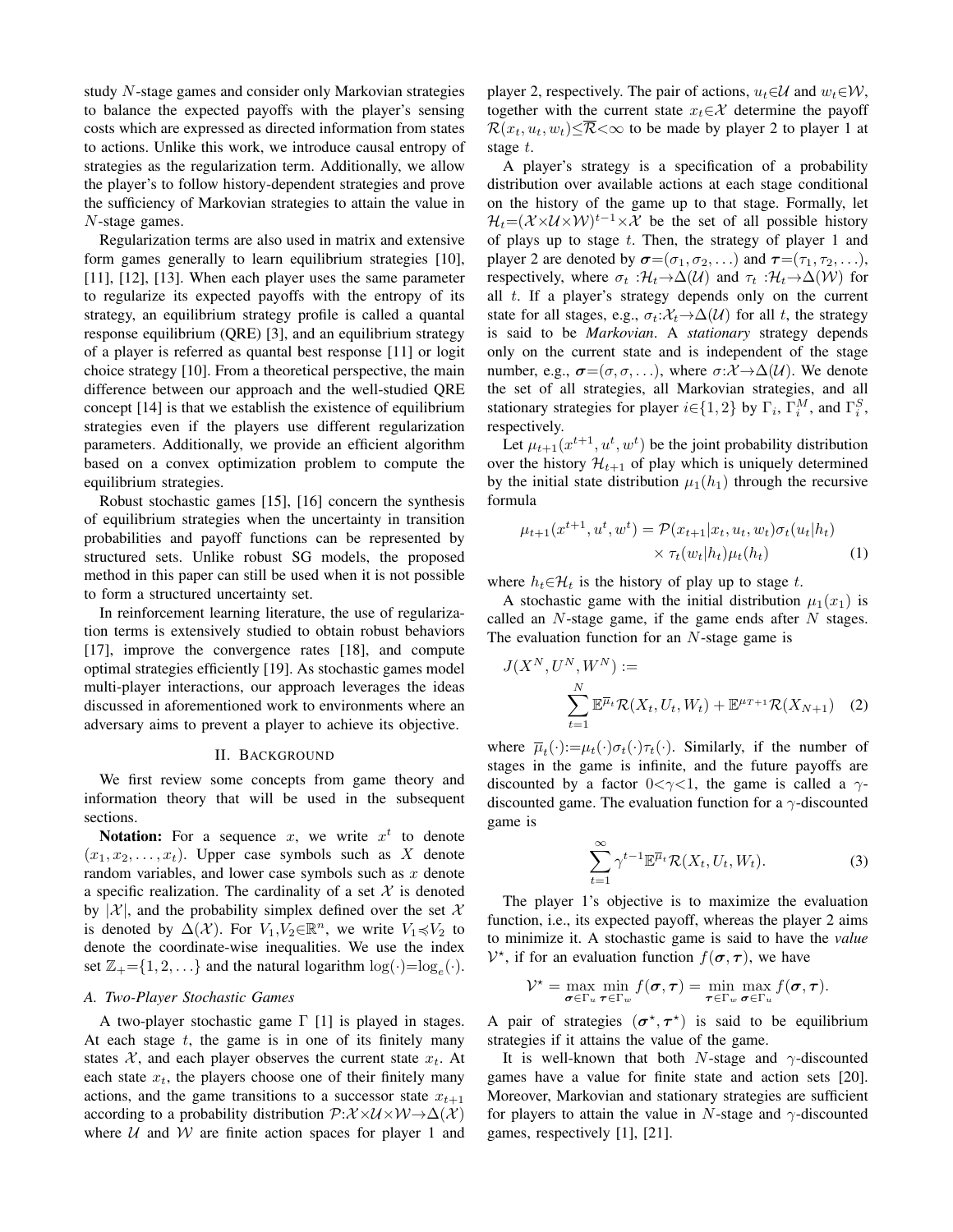# *B. Causal Entropy*

For a sequential decision-making problem where decisions depend causally on the past information such as the history of play, the causal entropy of a strategy is a measure to quantify the randomness of the strategy. Let  $X^N$ ,  $Y^N$  and  $Z^N$  be sequences of random variables with length N. The entropy of the sequence  $X^N$  causally conditioned on the sequences  $Y^N$  and  $Z^N$  is defined as [22]

$$
H(X^N||Y^N, Z^N) := \sum_{t=1}^N H(X_t|X^{t-1}, Y^t, Z^t), \quad (4)
$$

where

$$
H(X_t|X^{t-1}, Y^t, Z^t) :=
$$
  
 
$$
- \sum_{X^N, \mathcal{Y}^N, Z^N} \Pr(x^t, y^t, z^t) \log \Pr(x_t|x^{t-1}, y^t, z^t).
$$
 (5)

The concept of causal entropy has recently been used to infer correlated-equilibrium strategies in Markov games [23] and to recover cost functions in inverse optimal control problems [6]. In this study, we employ causal entropy to compute an equilibrium strategy profile that balances the players' expected payoff with the randomness of their strategies in stochastic games.

In the absence of additional constraints, a strategy  $\sigma \in \Gamma_1$ that maximizes the causal entropy  $H(U^N||X^N, W^{N-1})$  of the player 1, which is conditioned on the revealed history of play, is the stationary strategy  $\sigma = (\sigma, \sigma, ...)$  where  $\sigma(x)(u)=1/|U|$ . Therefore, a player that maximizes the entropy of its strategy acts purely randomly regardless of the history of play. On the other hand, a player that regularizes its expected payoff with the entropy of its strategy can be thought as a player that balances its rationality with its belief about the correctness of the underlying transition model of the environment.

# III. PROBLEM STATEMENT

We first consider entropy-regularized N-stage games for which we define the evaluation function as

$$
\Phi_N(\sigma, \tau) := J(X^N, U^N, W^N) + \frac{1}{\beta_1} H(U^N || X^N, W^{N-1}) - \frac{1}{\beta_2} H(W^N || X^N, U^{N-1}),
$$
\n(6)

where  $\beta_1, \beta_2 > 0$  are regularization parameters that adjust for players the importance of the randomness in their strategies. Note that, when  $\beta_1 = \beta_2 = \infty$ , both players act perfectly rational, and we recover the evaluation function [\(2\)](#page-1-0). Additionally, since the play is simultaneous, the information of a player's strategy at a given stage is not revealed to the other player. Hence, at each stage, players are allowed to condition their strategies only to observed history of play.

Problem 1: Provide an algorithm to synthesize, if exists, equilibrium strategies in entropy-regularized  $N$ -stage games.

We next consider stochastic games that are played in infinite stages, and introduce entropy-regularized  $\gamma$ -discounted games for which we define the evaluation function as

<span id="page-2-0"></span>
$$
\Phi_{\infty}(\boldsymbol{\sigma}, \boldsymbol{\tau}) := \sum_{t=1}^{\infty} \gamma^{t-1} \Big[ \mathbb{E}^{\overline{\mu}_t} \mathcal{R}(X_t, U_t, W_t) + \frac{1}{\beta_1} H(U_t | H_t) - \frac{1}{\beta_2} H(W_t | H_t) \Big], \quad (7)
$$

where  $H_t=(X^t, U^{t-1}, W^{t-1})$ , i.e., the admissible histories of play at stage  $t$ . Note that in the evaluation function  $(7)$ , we discount players' future entropy gains as well as the expected payoff in order to ensure the finiteness of the evaluation function.

**Problem 2:** Provide an algorithm to synthesize, if exists, equilibrium strategies in entropy-regularized  $\gamma$ -discounted games.

# IV. EXISTENCE OF VALUES AND THE COMPUTATION OF OPTIMAL STRATEGIES

In this section, we analyze entropy regularized  $N$ -stage and  $\gamma$ -discounted games, and show that both games have values. Then, we provide algorithms to synthesize equilibrium strategies that attain the corresponding game values.

# *A. Entropy-Regularized* N*-Stage Games*

Searching optimal strategies that solve a stochastic game with the evaluation function  $\Phi_N(\sigma, \tau)$  in the space of all strategies can be intractable for large N. We begin with establishing the existence of optimal strategies for both players in the space of Markovian strategies.

Proposition 1: Markovian strategies are sufficient for both players to attain, if exists, the value in entropy-regularized N-stage games, i.e.,

<span id="page-2-2"></span>
$$
\max_{\sigma \in \Gamma_u^M} \min_{\tau \in \Gamma_w^M} \Phi_N(\sigma, \tau) = \max_{\sigma \in \Gamma_u} \min_{\tau \in \Gamma_w} \Phi_N(\sigma, \tau),
$$
  
\n
$$
\min_{\tau \in \Gamma_w^M} \max_{\sigma \in \Gamma_u^M} \Phi_N(\sigma, \tau) = \min_{\tau \in \Gamma_w} \max_{\sigma \in \Gamma_u} \Phi_N(\sigma, \tau).
$$

 $\tau \in \Gamma_w^M$   $\sigma \in \Gamma_u^M$ <br>**Proof:** See Appendix A.  $\Box$ 

Next, we show that entropy-regularized  $N$ -stage games have a value. Let  $\rho_t: \mathcal{X} \times \mathcal{U} \times \mathcal{W} \rightarrow \mathbb{R}$  be a function and  $x_t$  be a fixed state. Additionally, let

<span id="page-2-1"></span>
$$
\mathcal{V}_t^{\sigma_t, \tau_t}(x_t) := \mathbb{E}^{\sigma_t, \tau_t} \left[ \rho_t(x_t, u_t, w_t) - \frac{1}{\beta_1} \log \sigma_t(u_t | x_t) + \frac{1}{\beta_2} \log \tau_t(w_t | x_t) \right]
$$
(8)

<span id="page-2-4"></span>be the evaluation function for a "one-shot" game in which the game starts from the state  $x_t$  and ends after both players play their one-step strategy.

<span id="page-2-3"></span>Proposition 2: A stochastic game with the evaluation function [\(8\)](#page-2-1) has a value, i.e.,

 $\max_{\sigma_t \in \Delta(\mathcal{U})} \min_{\tau_t \in \Delta(\mathcal{W})} \mathcal{V}_t^{\sigma_t, \tau_t}(x_t) = \min_{\tau_t \in \Delta(\mathcal{W})} \max_{\sigma_t \in \Delta(\mathcal{U})} \mathcal{V}_t^{\sigma_t, \tau_t}(x_t).$ 

**Proof:** It is clear that  $V_t(x_t)$  is a continuous function that is concave in  $\sigma_t$  and convex in  $\tau_t$ . Additionally,  $\Delta(\mathcal{U})$  and  $\Delta(W)$  are compact convex sets. The result follows from von Neumann's minimax theorem [24].  $\square$ 

<span id="page-2-5"></span>The following proposition states that one can compute the value of the one shot game [\(8\)](#page-2-1) and synthesize equilibrium strategies by solving a convex optimization problem.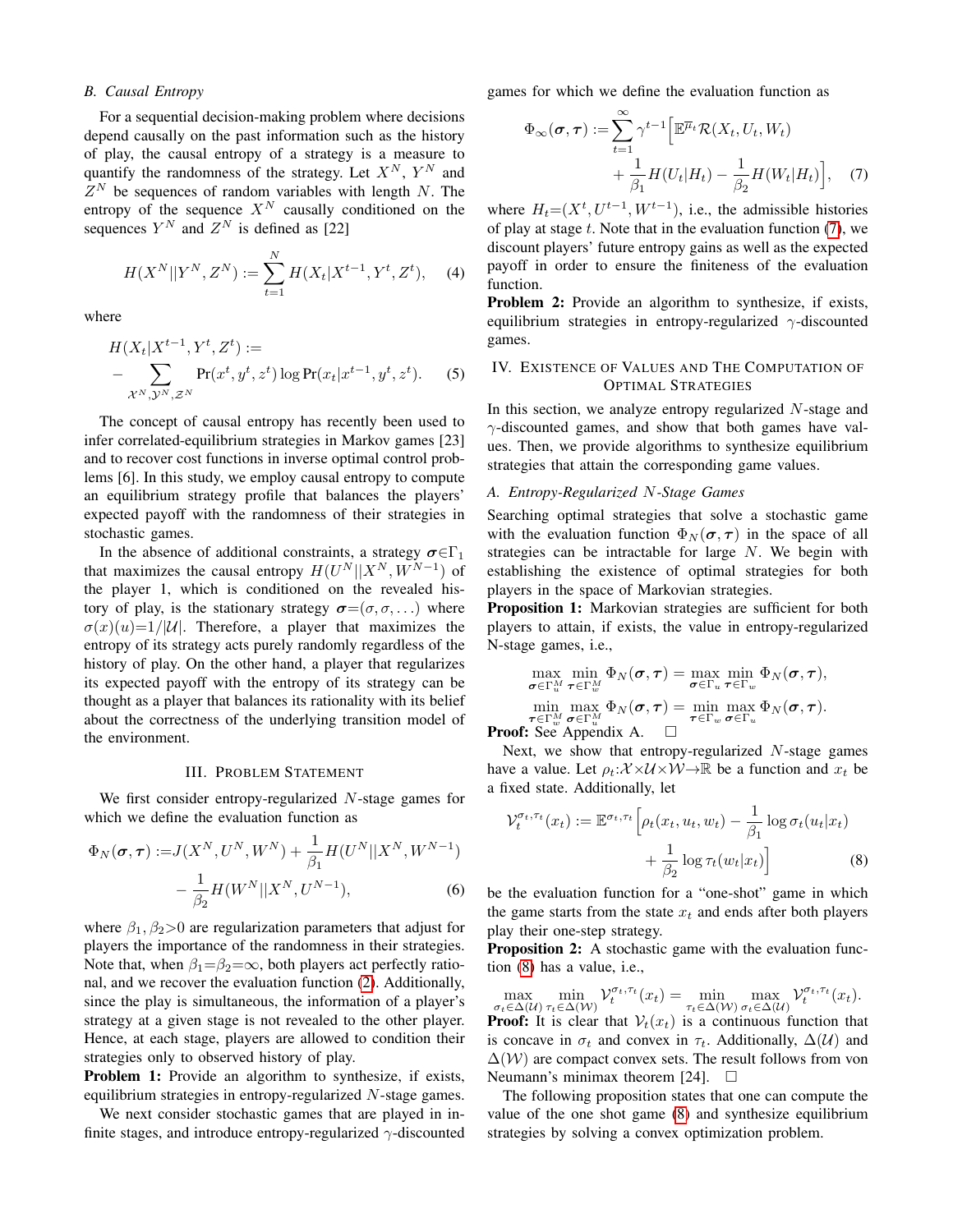Proposition 3: For a given one-shot game with the evalua-tion function [\(8\)](#page-2-1), optimal strategies  $(\sigma_t^*, \tau_t^*)$  satisfy

$$
\sigma_t^{\star}(u_t|x_t) \in \arg \max_{\sigma_t \in \Delta(U)} \Big[ -\frac{1}{\beta_1} \sum_{u_t \in \mathcal{U}} \sigma_t(u_t|x_t) \log \sigma_t(u_t|x_t) -\frac{1}{\beta_2} \log \sum_{w_t \in \mathcal{W}} \exp(-\beta_2 \sum_{u_t \in \mathcal{U}} \sigma_t(u_t|x_t) \rho_t(x_t, u_t, w_t)) \Big],
$$
\n(9)

$$
\tau_t^{\star}(w_t|x_t) = \frac{\exp(-\beta_2 \sum_{u_t \in \mathcal{U}} \sigma_t^{\star}(u_t|x_t)\rho_t(x_t, u_t, w_t))}{\sum_{w_t \in \mathcal{W}} \exp(-\beta_2 \sum_{u_t \in \mathcal{U}} \sigma_t^{\star}(u_t|x_t)\rho_t(x_t, u_t, w_t))}.
$$
 (10)

Furthermore, the unique value  $\mathcal{V}_t^*(x_t)$  of the game is given by

$$
\mathcal{V}_t^{\star}(x_t) = -\frac{1}{\beta_1} \sum_{u_t \in \mathcal{U}} \sigma_t^{\star}(u_t|x_t) \log \sigma_t^{\star}(u_t|x_t)
$$

$$
-\frac{1}{\beta_2} \log \sum_{w_t \in \mathcal{W}} \exp(-\beta_2 \sum_{u_t \in \mathcal{U}} \sigma_t^{\star}(u_t|x_t) \rho_t(x_t, u_t, w_t)).
$$
(11)

**Proof:** See Appendix A.  $\Box$ 

It is worth noting that the objective function of the optimization problem given in [\(9\)](#page-3-0) is strictly concave, and therefore, optimal strategies  $\sigma_t^*(u_t|x_t)$  and  $\tau_t^*(w_t|x_t)$  are unique. Additionaly, an optimal strategy with the form [\(10\)](#page-3-1) is known in the economics literature as quantal best response [14], and for  $\beta_1 = \beta_2 < \infty$ , the optimal strategies form the well-studied quantal response equilibrium strategies [3].

We remark that the optimization problem in [\(9\)](#page-3-0) has a closed-form solution which is a function of the optimal strategy  $\tau_t^*(w_t|x_t)$ . However, since the closed-form expressions for equilibrium strategies constitute a system of coupled nonlinear equations, the convex optimization formulation provides a more convenient way to compute equilibrium strategies.

Utilizing the results of above propositions, we now reformulate an entropy-regularized N-stage game as a series of "one-shot" games through the use of Bellman recursions. Let

$$
\rho_t(x_t, u_t, w_t) = \mathcal{R}(x_t, u_t, w_t) + \sum_{x_{t+1} \in \mathcal{X}} \mathcal{P}(x_{t+1}|x_t, u_t, w_t) \mathcal{V}_{t+1}^{\sigma_t, \tau_t}(x_{t+1}),
$$
(12)

for  $t=1,\ldots,N$  where  $\mathcal{V}_{N+1}^{\sigma_t,\tau_t}(x_{N+1})=\mathcal{R}(X_{N+1})$ . Then, it can be easily verified that

$$
\Phi_N(\boldsymbol{\sigma}, \boldsymbol{\tau}) = \sum_{x_1 \in \mathcal{X}} \mu_1(x_1) \mathcal{V}_1(x_1) \tag{13}
$$

for a given initial distribution  $\mu_1(x_1)$ . Consequently, we obtain the following result.

Theorem 1: Entropy-regularized N-stage games have a value.

Proof: Due to Proposition [1,](#page-2-2) we can focus on Markovian strategies to find an equilibrium point in  $N$ -stage games. We start from the stage  $k=N$  and compute the value of the one shot game [\(8\)](#page-2-1), which exists due to Proposition [2.](#page-2-3) Using [\(8\)](#page-2-1) with [\(12\)](#page-3-2) for  $k=N-1, N-2, \ldots, 1$ , we compute the value of  $N-k+1$  stage games. As a result, the claim follows due to the equivalence given in [\(13\)](#page-3-3).  $\Box$ 

Algorithm [1](#page-3-4) summarizes the computation of the pair  $(\sigma^*, \tau^*)$  of optimal strategies for entropy-regularized Nstage games.

<span id="page-3-4"></span><span id="page-3-0"></span>

|  |  |  |  |  |  | Algorithm 1 Strategy computation for $N$ -stage games |
|--|--|--|--|--|--|-------------------------------------------------------|
|--|--|--|--|--|--|-------------------------------------------------------|

- 1: **Initialize:**  $\mathcal{V}_{N+1}(x_{N+1})=\mathcal{R}(x_{N+1})$  for all  $x_{N+1}\in\mathcal{X}$ .
- 2: for  $t = N, N-1, ..., 1$  do
- <span id="page-3-1"></span>3: Compute  $\rho_t(x_t, u_t, w_t)$  for all  $x_t \in \mathcal{X}$ ,  $u_t \in \mathcal{U}$ , and  $w_t \in W$  as in [\(12\)](#page-3-2).

4: For all  $x_t \in \mathcal{X}$ ,

$$
\mathcal{V}_t^{\star}(x_t) = \max_{\sigma_t \in \Delta(U)} -\frac{1}{\beta_1} \sum_{u_t \in \mathcal{U}} \sigma_t(u_t|x_t) \log \sigma_t(u_t|x_t)
$$

$$
-\frac{1}{\beta_2} \log \sum_{w_t \in \mathcal{W}} \exp(-\beta_2 \sum_{u_t \in \mathcal{U}} \sigma_t(u_t|x_t) \rho_t(x_t, u_t, w_t))
$$

5: For all  $x_t \in \mathcal{X}$ , compute  $\sigma_t^*$  and  $\tau_t^*$  as in [\(9\)](#page-3-0) and [\(10\)](#page-3-1), respectively.

<span id="page-3-5"></span>6: **return**  $\sigma^* = (\sigma_1^*, \ldots, \sigma_T^*)$  and  $\tau^* = (\tau_1^*, \ldots, \tau_T^*)$ .

Remark: In certain scenarios, one of the players may prefer to play perfectly rationally against a boundedly rational opponent, e.g.,  $\beta_2 = \infty$ . In that case, it is still possible to compute equilibrium strategies by solving a convex optimization problem at each stage. The value of the one-shot game [\(8\)](#page-2-1) still exists due to the arguments provided in the proof of Proposition [2.](#page-2-3) However, the form of optimal strategies slightly changes to

$$
\tau_t^{\star}(w_t|x_t) = \arg \min_{\tau_t \in \Delta(W)} \frac{1}{\beta_1} \log \sum_{u_t \in \mathcal{U}} \exp \Big( \sum_{u_t \in \mathcal{U}} \tau_t(w_t|x_t) \rho_t(x_t, u_t, w_t) \Big), \qquad (14)
$$

$$
\sigma_t^{\star}(u_t|x_t) = \exp\left(\beta_1 \sum_{w_t \in \mathcal{W}} \tau_t^{\star}(u_t|x_t) \rho_t(x_t, u_t, w_t)\right) \over \sum_{u_t \in \mathcal{U}} \exp\left(\beta_1 \sum_{w_t \in \mathcal{W}} \tau_t^{\star}(w_t|x_t) \rho_t(x_t, u_t, w_t)\right).
$$
(15)

<span id="page-3-2"></span>It is important to note that, if  $\beta_i = \infty$  for some  $i \in \{1, 2\}$ , equilibrium strategies may be not unique since the function  $\log \sum \exp(\cdot)$  is not strictly convex over its domain [25].

# *B. Entropy-Regularized* γ*-Discounted Games*

<span id="page-3-3"></span>In this section, we focus on Markovian strategies, whose optimality for N-stage games is shown in Proposition [1.](#page-2-2) Let  $\mathcal{V} \in \mathbb{R}^{|\mathcal{X}|}$  be a real-valued function, and for a given  $x \in \mathcal{X}$ ,  $\mathcal{L}(\mathcal{V})(x, \cdot, \cdot) : \mathcal{U} \times \mathcal{W} \rightarrow \mathbb{R}$  be a function such that

$$
\mathcal{L}(\mathcal{V})(x,\sigma,\tau) := \mathbb{E}^{\sigma,\tau} \Big[ \mathcal{R}(x,u,w) - \frac{1}{\beta_1} \log \sigma(u|x) + \frac{1}{\beta_2} \log \tau(w|x) + \gamma \sum_{x' \in \mathcal{X}} \mathcal{P}(x'|x,u,w) \mathcal{V}(x') \Big].
$$
 (16)

As discussed in Proposition [2,](#page-2-3) a one-shot game with the evaluation function  $\mathcal{L}(\mathcal{V})(x, \sigma, \tau)$  has a value. Therefore, we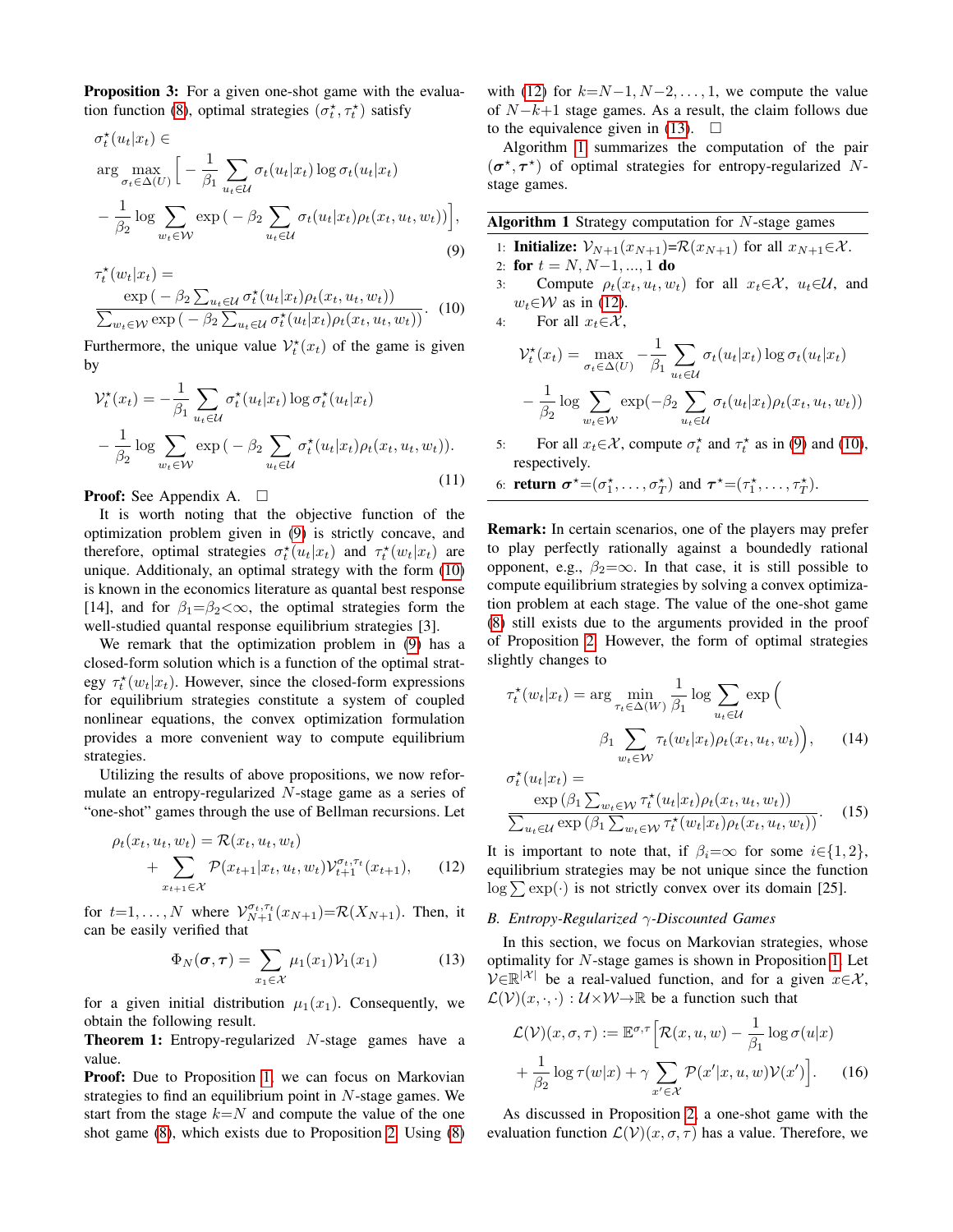can introduce the Shapley operator  $\Psi: \mathcal{V} \to \Psi(\mathcal{V})$  from  $\mathbb{R}^{|\mathcal{X}|}$ to itself specified, for all  $x \in \mathcal{X}$ , as

$$
\Psi(\mathcal{V})[x]:=\max_{\sigma\in\Delta(U)}\min_{\tau\in\Delta(W)}\mathcal{L}(\mathcal{V})(x,\sigma,\tau).
$$

It is clear that the operator  $\Psi$  satisfies two key properties: *monotonicity*, i.e.,  $V \preccurlyeq \overline{V}$  implies  $\Psi(V) \preccurlyeq \Psi(\overline{V})$ , and *reduction of constants*, i.e., for any  $k > 0$ ,  $\Psi(\mathcal{V}+k\mathbf{1})[x] = \Psi(\mathcal{V})[x] + \gamma k$ for all  $x \in \mathcal{X}$ . Consequently, it is straightforward to show that the operator  $\Psi$  is a contraction mapping [26]. Specifically, we have

$$
\|\Psi(\mathcal{V}) - \Psi(\overline{\mathcal{V}})\|_{\infty} \leq \gamma \|\mathcal{V} - \overline{\mathcal{V}}\|_{\infty},
$$

where  $||\mathcal{V}||_{\infty} = \max_{x \in \mathcal{X}} \mathcal{V}(x)$ . We omit the details since similar results can be easily found in the literature [27]. Then, by Banach's fixed-point theorem [28], we conclude that the operator  $\Psi$  has a unique fixed point which satisfies  $V^* = \Psi V^*$ .

Next, we need to show that the fixed point  $V^*$  is indeed the value of the entropy-regularized  $\gamma$ -discounted game. Let  $\sigma^* = (\sigma^*, \sigma^*, \dots)$  be a stationary strategy such that  $\sigma^*$  is a one-step strategy for player 1 satisfying the fixed point equation, and  $\tau$  be an arbitrary Markovian strategy for player 2. Denoting by  $h_t$  the history of play of length  $t$ , one has, by definition of  $\Psi$  and  $\sigma^*$ ,

$$
\mathbb{E}^{\overline{\mu}_t} \Big[ \mathcal{R}(x_t, u_t, w_t) - \frac{1}{\beta_1} \log \sigma^{\star}(u_t | x_t) + \frac{1}{\beta_2} \log \tau(w_t | x_t) + \gamma \sum_{x' \in \mathcal{X}} \mathcal{P}(x' | x_t, u_t, w_t) \mathcal{V}^{\star}(x') \Big| h_t \Big] \geq \mathbb{E}^{\overline{\mu}_t} \Big[ \mathcal{V}^{\star}(x_t) \Big| h_t \Big].
$$

This expression can further be written as

$$
\mathbb{E}^{\overline{\mu}_t, \overline{\mu}_{t+1}} \Big[ \mathcal{R}(x_t, u_t, w_t) - \frac{1}{\beta_1} \log \sigma^{\star}(u_t | x_t) + \frac{1}{\beta_2} \log \tau(w_t | x_t) + \gamma \mathcal{V}^{\star}(x_{t+1}) \Big| h_t \Big] \geq \mathbb{E}^{\overline{\mu}_t} \Big[ \mathcal{V}^{\star}(x_t) \Big| h_t \Big].
$$

Multiplying by  $\gamma^{t-1}$ , taking expectations and summing over  $1 \leq t \leq k$ , one obtains

$$
\sum_{t=1}^{k-1} \gamma^{t-1} \mathbb{E}^{\overline{\mu}_t} \Big[ \mathcal{R}(x_t, u_t, w_t) - \frac{1}{\beta_1} \log \sigma^{\star}(u_t | x_t) + \frac{1}{\beta_2} \log \tau(w_t | x_t) \Big| x_1 \Big] \geq \mathcal{V}^{\star}(x_1) - \gamma^k \mathbb{E}^{\overline{\mu}_{k+1}} \Big[ \mathcal{V}^{\star}(x_{k+1}) \Big| x_1 \Big].
$$

Taking the limit as  $k \rightarrow \infty$  and using Proposition [1,](#page-2-2) we obtain

$$
\Phi_{\infty}(\sigma^*, \tau) \ge \mathcal{V}^*(x_1). \tag{17}
$$

Similarly, when player 2 plays the optimal stationary strategy  $\tau^* = (\tau^*, \tau^*, \dots)$  against an arbitrary Markovian strategy  $\sigma$ of player 1, we have

$$
\Phi_{\infty}(\sigma, \tau^{\star}) \le \mathcal{V}^{\star}(x_1). \tag{18}
$$

Then, the combination of [\(17\)](#page-4-0) and [\(18\)](#page-4-1) implies the following result.

**Theorem 2:** Entropy-regularized  $\gamma$ -discounted games have a value which satisfies  $\Psi(\mathcal{V}) = \mathcal{V}$ . Furthermore, stationary strategies are sufficient for both players to attain the game value, i.e.,

$$
\max_{\sigma \in \Gamma} \min_{\tau \in \Gamma} \Phi_{\infty}(\sigma, \tau) = \max_{\sigma \in \Gamma^S} \min_{\tau \in \Gamma^S} \Phi_{\infty}(\sigma, \tau).
$$

Computation of optimal strategies is just an extension of Algorithm [1.](#page-3-4) Note that for  $\gamma$ -discounted games, we use the same one-shot game introduced in [\(8\)](#page-2-1). Therefore, optimal decision rules at each stage has the form [\(9\)](#page-3-0) and [\(10\)](#page-3-1). Consequently, to compute the optimal strategies, we initialize Algorithm [1](#page-3-4) with an arbitrary value vector  $V \in \mathbb{R}^{|\mathcal{X}|}$ and iterate until convergence, which is guaranteed by the existence of a unique fixed point.

# V. A NUMERICAL EXAMPLE

In this section, we demonstrate the proposed strategy synthesis method on a motion planning scenario that we model as an entropy-regularized  $\gamma$ -discounted game. To solve the convex optimization problems required for the computation of equilibrium strategies, we use ECOS solver [29] through the interface of CVXPY [30]. All computations are performed by setting  $\gamma=0.8$ .

As the environment model, we consider a  $5\times 5$  grid world which is given in Figure [1](#page-5-0) (top left). The brown grid denotes the initial position of the player 1 which aims to reach the goal (green) state. The red grid is the initial position of the player 2 whose aim is to catch the player 1 before reaching the goal state. Finally, black grids represent walls.

Let  $x=(s_1, s_2)$  be the current state of the game such that  $x[1]=s_1$  and  $x[2]=s_2$  are the positions of the player 1 and the player 2, respectively. At each state, the action space for both players is given as  $U=W=\{right, left, up, down, stay\}.$ For simplicity, we assume deterministic transitions, i.e.,  $\mathcal{P}(x, u, w) \in \{0, 1\}$  for all  $x \in \mathcal{X}$ ,  $u \in \mathcal{U}$  and  $w \in \mathcal{W}$ . If a player takes an action for which the successor state is a wall, the player stays in the same state with probability 1.

For a given  $(x, u, w) \in \mathcal{X} \times \mathcal{U} \times \mathcal{W}$ , we encode the payoff function  $\mathcal{R}(x, u, w)$  as the sum of two functions such that  $\mathcal{R}(x, u, w) = \mathcal{R}_1(x, u, w) + \mathcal{R}_2(x, u, w)$  where

$$
\mathcal{R}_1(x, u, w) = \sum_{x'[1]=G} \mathcal{P}(x'|x, u, w),
$$
  

$$
\mathcal{R}_2(x, u, w) = \begin{cases} -\mathcal{P}(x'|x, u, w) & \text{if } x'[1] = x'[2] \neq G \\ 0 & \text{otherwise.} \end{cases}
$$

Note that the payoff function defines a zero-sum game which is won by the player 1, if it reaches the goal state before getting caught, and by the player 2, if it catches the player 1 before reaching the goal state.

<span id="page-4-1"></span><span id="page-4-0"></span>We first compute Nash equilibrium strategies in the absence of causal entropy terms, i.e.,  $\beta_1 = \beta_2 = \infty$ , by employing standard linear programming formulation [31] for zero-sum games. Starting from the initial state, an equilibrium strategy for the player 1 is to move towards the goal state by taking the action  $right$  deterministically, and for the player 2 is to chase the player 1 by taking the action  $up$  in the first two stages, and then, take the action  $right$  until reaching the goal state. Therefore, a perfectly rational player 1 wins the game with probability 1 no matter what strategy is followed by the player 2.

To illustrate the drawback of playing with perfect rationality, we assume that there is another wall in the environment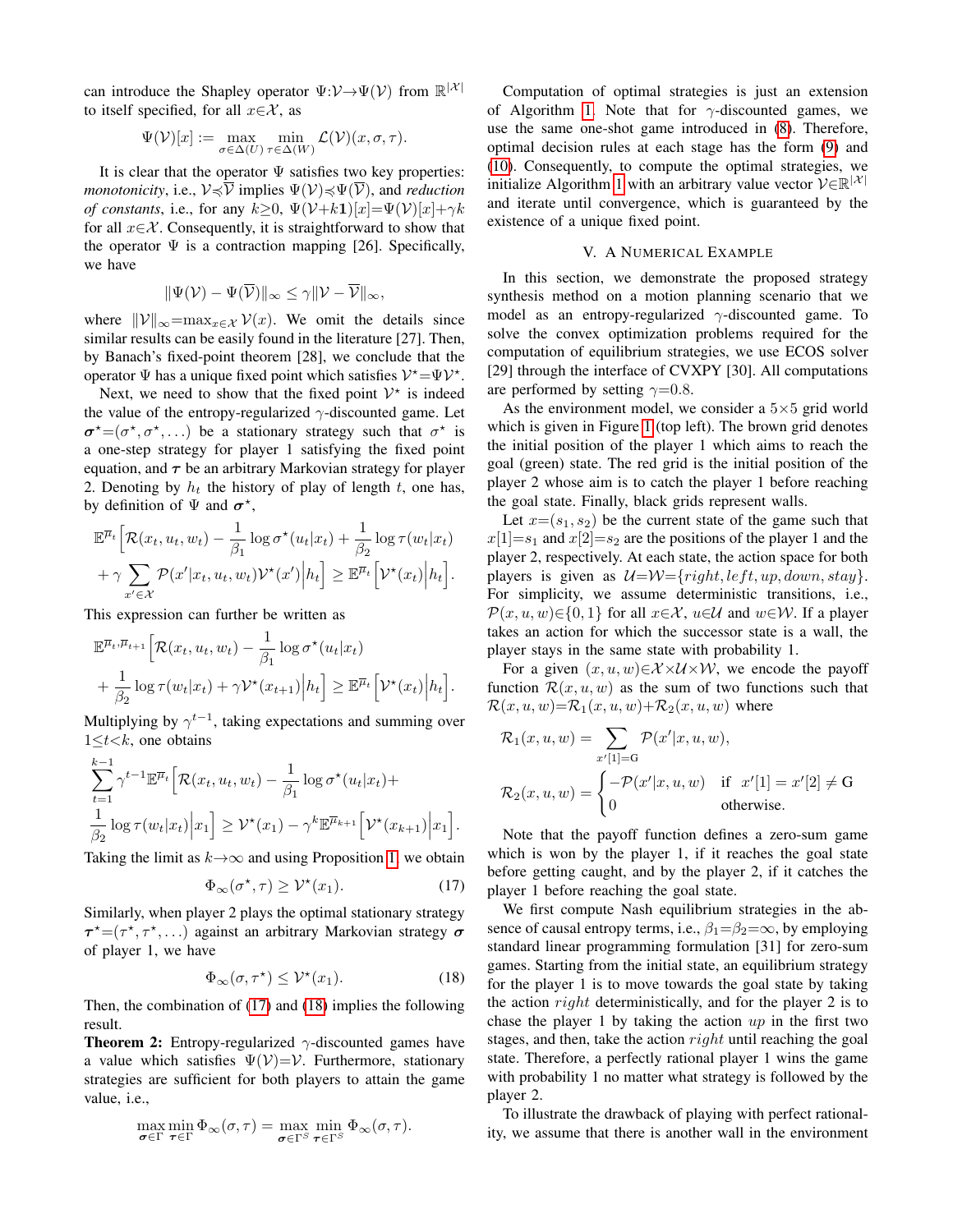<span id="page-5-0"></span>

Fig. 1: (Top left) The nominal environment players use for computing their strategies. (Top right) The probability that the player 1 wins the game when it plays the strategy computed by using  $\beta_1 = \beta_2 = \beta$  against the perfectly rational player 2. (Middle and bottom left) The actual environments where the game is played. (Middle and bottom right) The probability of winning for the player 1 when it employs strategies computed by using different  $\beta$  values against the perfectly rational player 2.

about which the players have no information while they compute the equilibrium strategies, i.e., the players use the nominal environment (top left) to compute the equilibrium strategies. First, we consider the case that the wall is between the goal state and the player 1, as shown in Figure [1](#page-5-0) (middle left). In this case, if the player 1 follows the Nash equilibrium strategy, the probability that it reaches the goal state becomes zero. Therefore, following the Nash equilibrium strategy makes the player 1 significantly vulnerable to such changes in the environment.

To investigate the tradeoff between rationality and randomness, we compute 9 different strategies for player 1 by using  $\beta_1=\beta_2=2,3,\ldots,10$ , and let it play against the perfectly rational player 2 which follows its Nash equilibrium strategy computed on the nominal environment (top left). The winning probabilities of player 1 under different strategies are shown in Figure [1](#page-5-0) (right) for the corresponding environments given in Figure [1](#page-5-0) (left). This specific scenario demonstrates that, by choosing  $\beta=6$ , the player 1 can obtain a robust behavior against unforeseen changes in the environment, i.e., the winning probability is around 20%, without sacrificing

too much from its optimal performance, i.e., around 15%, if the structure of the environment remains the same. It is worth noting that the asymptotical performance of the player 1 as  $\beta \rightarrow \infty$  approaches to its performance under Nash equilibrium strategy as discussed in [14]. Additionally, the importance of the randomness for the player 1 increases as  $\beta \rightarrow 0$ , and using smaller  $\beta$  values negatively affects the performance after a critical point, i.e.,  $\beta = 4$ .

Finally, one can argue that the tradeoff occurs in this specific scenario only if the unpredicted wall is between the player 1 and the goal state. To justify the choice of  $\beta$  value, we also consider the scenario in which the unexpected wall occupies another state which is shown in Figure [1](#page-5-0) (bottom left). In this case, as shown in Figure [1](#page-5-0) (bottom right), the use of  $\beta=6$  result in a strategy that guarantees around 80% winning probability. Therefore, the entropy-regularized strategy of the player 1 still provides an advantage against unpredicted changes without sacrificing too much from the optimal performance.

# VI. CONCLUSIONS AND FUTURE WORK

We consider the problem of two-player zero-sum stochastic games with entropy regularization, wherein the players aim to maximize the causal entropy of their strategies in addition to the conventional expected payoff. We show that equilibrium strategies exist for both entropy-regularized Nstage and entropy-regularized  $\gamma$ -discounted games, and can be computed by solving a convex optimization problem. In numerical examples, we applied the proposed approach to a motion planning scenario and observed that by tuning the regularization parameter, a player can synthesize robust strategies that perform well in different environments against a perfectly rational opponent.

Extending this work to multi-agent reinforcement learning settings, as discussed in [8], is an interesting future direction. Future work can also investigate the effect of entropy regularization term on the convergence rate of learning algorithms as discussed in [18].

#### **REFERENCES**

- [1] L. S. Shapley, "Stochastic games," *Proceedings of the National Academy of Sciences*, vol. 39, no. 10, pp. 1095–1100, 1953.
- [2] J. Nash, "Non-cooperative games," *Annals of Mathematics*, vol. 54, no. 2, pp. 286–295, 1951.
- [3] J. K. Goeree, C. A. Holt, and T. R. Palfrey, *Quantal Response Equilibrium: A Stochastic Theory of Games*. Princeton University Press, 2016.
- [4] E. T. Jaynes, "Information theory and statistical mechanics," *Physical Review*, vol. 106, no. 4, p. 620, 1957.
- [5] B. D. Ziebart, J. A. Bagnell, and A. K. Dey, "The principle of maximum causal entropy for estimating interacting processes," *IEEE Transactions on Information Theory*, vol. 59, no. 4, pp. 1966–1980, 2013.
- [6] ——, "Modeling interaction via the principle of maximum causal entropy," in *Proceedings of the 27th International Conference on International Conference on Machine Learning*, 2010, pp. 1255–1262.
- [7] Y. Savas, M. Ornik, M. Cubuktepe, and U. Topcu, "Entropy maximization for Markov decision processes under temporal logic constraints," *arXiv:1807.03223v2 [math.OC]*, 2018.
- [8] J. Grau-Moya, F. Leibfried, and H. Bou-Ammar, "Balancing twoplayer stochastic games with soft Q-learning," in *Proceedings of the Twenty-Seventh International Joint Conference on Artificial Intelligence*, 2018.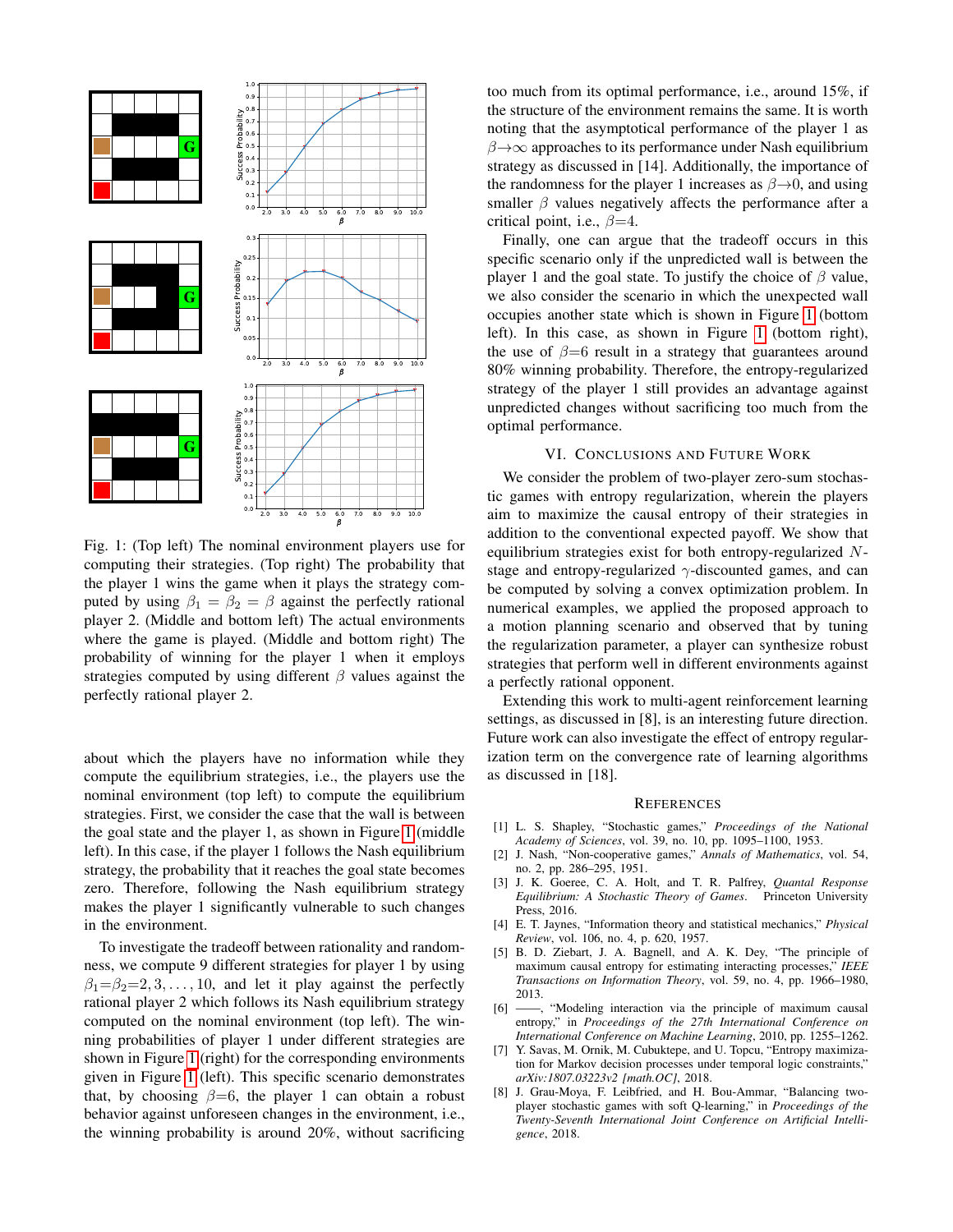- [9] M. Ahmadi, S. Bharadwaj, T. Tanaka, and U. Topcu, "Stochastic games with sensing costs," in *56th Annual Allerton Conference on Communication, Control, and Computing*, 2018.
- [10] P. Mertikopoulos and W. H. Sandholm, "Learning in games via reinforcement and regularization," *Mathematics of Operations Research*, vol. 41, no. 4, pp. 1297–1324, 2016.
- [11] D. S. Leslie and E. J. Collins, "Individual Q-learning in normal form games," *SIAM Journal on Control and Optimization*, vol. 44, no. 2, pp. 495–514, 2005.
- [12] C. K. Ling, J. Z. Kolter, and F. Fang, "What game are we playing? Differentiably learning games from incomplete observations," in *Proceedings of Conference on Neural Information Processing Systems*, 2017.
- [13] D. Fudenberg and D. Levine, *The Theory of Learning in Games*. The MIT Press, 1998.
- [14] R. D. McKelvey and T. R. Palfrey, "Quantal response equilibria for normal form games," *Games and Economic Behavior*, vol. 10, no. 1, pp. 6–38, 1995.
- [15] E. Kardeş, F. Ordóñez, and R. W. Hall, "Discounted robust stochastic games and an application to queueing control," *Operations Research*, vol. 59, no. 2, pp. 365–382, 2011.
- [16] M. Aghassi and D. Bertsimas, "Robust game theory," *Mathematical Programming*, vol. 107, no. 1-2, pp. 231–273, 2006.
- [17] T. Haarnoja, H. Tang, P. Abbeel, and S. Levine, "Reinforcement learning with deep energy-based policies," in *Proceedings of the Thirty-fourth International Conference on Machine Learning*, 2017.
- [18] R. Fox, A. Pakman, and N. Tishby, "Taming the noise in reinforcement learning via soft updates," in *Proceedings of the Thirty-Second Conference on Uncertainty in Artificial Intelligence*, 2016, pp. 202– 211.
- [19] E. Todorov, "Efficient computation of optimal actions," *Proceedings of the National Academy of Sciences*, vol. 106, no. 28, pp. 11 478–11 483, 2009.
- [20] T. Bewley and E. Kohlberg, "The asymptotic theory of stochastic games," *Mathematics of Operations Research*, vol. 1, no. 3, pp. 197– 208, 1976.
- [21] S. Sorin, "Discounted stochastic games: The finite case," in *Stochastic Games and Applications*. Springer, 2003, pp. 51–55.
- [22] G. Kramer, "Directed information for channels with feedback," Ph.D. dissertation, ETH Zurich, 1998.
- [23] B. D. Ziebart, J. A. Bagnell, and A. K. Dey, "Maximum causal entropy correlated equilibria for Markov games," in *International Conference on Autonomous Agents and Multiagent Systems*, 2011, pp. 207–214.
- [24] J. v. Neumann, "Zur theorie der gesellschaftsspiele," *Mathematische Annalen*, vol. 100, no. 1, pp. 295–320, 1928.
- [25] R. T. Rockafellar and R. J.-B. Wets, *Variational analysis*. Springer Science & Business Media, 2009, vol. 317.
- [26] D. P. Bertsekas and J. N. Tsitsiklis, *Neuro-Dynamic Programming*. Athena Scientific, 1996.
- [27] A. Neyman and S. Sorin, *Stochastic games and applications*. Springer Science & Business Media, 2003, vol. 570.
- [28] M. L. Puterman, *Markov decision processes: Discrete stochastic dynamic programming*. John Wiley & Sons, 2014.
- [29] A. Domahidi, E. Chu, and S. Boyd, "ECOS: An SOCP solver for embedded systems," in *European Control Conference (ECC)*, 2013, pp. 3071–3076.
- [30] S. Diamond and S. Boyd, "CVXPY: A Python-embedded modeling language for convex optimization," *Journal of Machine Learning Research*, vol. 17, no. 83, pp. 1–5, 2016.
- [31] P. B. Miltersen and T. B. Sørensen, "Computing proper equilibria of zero-sum games," in *International Conference on Computers and Games*, 2006, pp. 200–211.
- [32] T. M. Cover and J. A. Thomas, *Elements of information theory*. John Wiley & Sons, 2006.

#### APPENDIX A

Proof of Proposition [1:](#page-2-2) We show the sufficiency of Markovian strategies only for the maximin problem. The proof for the minimax formulation follows the same lines with the arguments provided below.

The proof is based on backward induction on the stage

number  $1 \leq k \leq N$ . Let

$$
\mathcal{V}_k := \max_{\boldsymbol{\sigma} \in \Gamma_u} \min_{\boldsymbol{\tau} \in \Gamma_w} \sum_{l=k}^N \mathbb{E}^{\overline{\mu}_l} \left[ \mathcal{R}(X_l, U_l, W_l) - \frac{\log \sigma_l(U_l|H_l)}{\beta_1} + \frac{\log \tau_l(W_l|H_l)}{\beta_2} \right] + \mathbb{E}^{\mu \tau + 1} \mathcal{R}(X_{N+1})
$$

be the value of the  $N-k$  stage problem. Then, we can write the value of  $N-k$  stage problem recursively as

<span id="page-6-0"></span>
$$
\mathcal{V}_k = \max_{\sigma_k} \min_{\tau_k} \mathbb{E}^{\overline{\mu}_k} \Big[ \mathcal{R}(X_k, U_k, W_k) - \frac{1}{\beta_1} \log \sigma_k(U_k | H_k) + \frac{1}{\beta_2} \log \tau_k(W_k | H_k) + \mathbb{E}^{\mathcal{P}}[\mathcal{V}_{k+1}] \Big]. \tag{19}
$$

Base step:  $k=N$ . Let  $\sigma_N$  and  $\tau_N^*$  be an arbitrary strategy for player 1 and the optimal strategy for player 2 at stage  $N$ , respectively. Let

$$
\lambda_N(h_N, u_N, w_N) := \mu_N(x^N, u^{N-1}, w^{N-1})
$$
  
 
$$
\times \sigma_N(u_N|h_N)\tau_N^*(w_N|h_N)
$$

be the joint distribution induced by  $\sigma_N(u_N|h_N)$  and  $\tau_N^{\star}(w_N|h_N)$ . Additionally, let  $\lambda_N(x_N, w_N)$  and  $\lambda_N(x_N)$  be the marginal distributions of  $\lambda_N(h_N, u_N, w_N)$ . We construct a new strategy for player 2 as  $\overline{\tau}_N(w_N|x_N) := \frac{\lambda_N(x_N, w_N)}{\lambda_N(x_N)}$ . Let

$$
\overline{\lambda}_N(h_N, u_N, w_N) := \mu_N(x^N, u^{N-1}, w^{N-1})
$$
  
 
$$
\times \sigma_N(u_N|h_N)\overline{\tau}_N(w_N|x_N)
$$

be the joint distribution induced by  $\overline{\tau}_N(w_N | x_N)$ . Then, by construction, we have  $\lambda_N(x_N, u_N, w_N) = \lambda_N(x_N, u_N, w_N)$ , which can be easily verified by calculating the corresponding marginal distributions. (For a similar strategy construction, see Theorem 5.5.1 in [28].)

The inner optimization problem in [\(19\)](#page-6-0) for  $k=N$  reads

$$
\mathcal{V}_N = \min_{\tau_N} J_N^c(\lambda_N) - J_N^H(\lambda_N) \tag{20}
$$

where

$$
J_N^c(\lambda_N) = \mathbb{E}^{\lambda_N, \mathcal{P}}[\mathcal{R}(X_N, U_N, W_N) + \mathcal{R}(X_{N+1}) - \frac{1}{\beta_1} \log \sigma_N(U_N|H_N)]
$$

$$
J_N^H(\lambda_N) = \frac{1}{\beta_2} H_{\lambda_N}(W_N|X^N, U^{N-1}, W^{N-1}).
$$

Since the strategy  $\sigma_N$  is arbitrarily chosen, it is sufficient to show that  $J_N^c(\lambda_N)=J_N^c(\overline{\lambda}_N)$  and  $J_N^H(\lambda_N)\leq J_N^H(\overline{\lambda}_N)$  in order to establish the sufficiency of Markovian strategies for player 2. The first equality holds by construction. (Note that the  $log(·)$  term is indifferent to changes in the strategy of player 2.) The second inequality can be derived as

$$
H_{\lambda_N}(W_N|X^N, U^{N-1}, W^{N-1}) \le H_{\lambda_N}(W_N|X_N) \tag{21}
$$

<span id="page-6-3"></span><span id="page-6-2"></span><span id="page-6-1"></span>
$$
=H_{\overline{\lambda}_N}(W_N|X_N) \quad (22)
$$

$$
=H_{\overline{\lambda}_N}(W_N|X^N, U^{N-1}, W^{N-1})
$$
 (23)

where [\(21\)](#page-6-1) holds since conditioning reduces entropy [32], [\(22\)](#page-6-2) is because  $\lambda_N = \overline{\lambda}_N$  by construction, and [\(23\)](#page-6-3) is due to the fact that  $\overline{\tau}_N(w_N | x_N)$  is a Markovian strategy. Consequently, for any strategy chosen by player 1 in stage